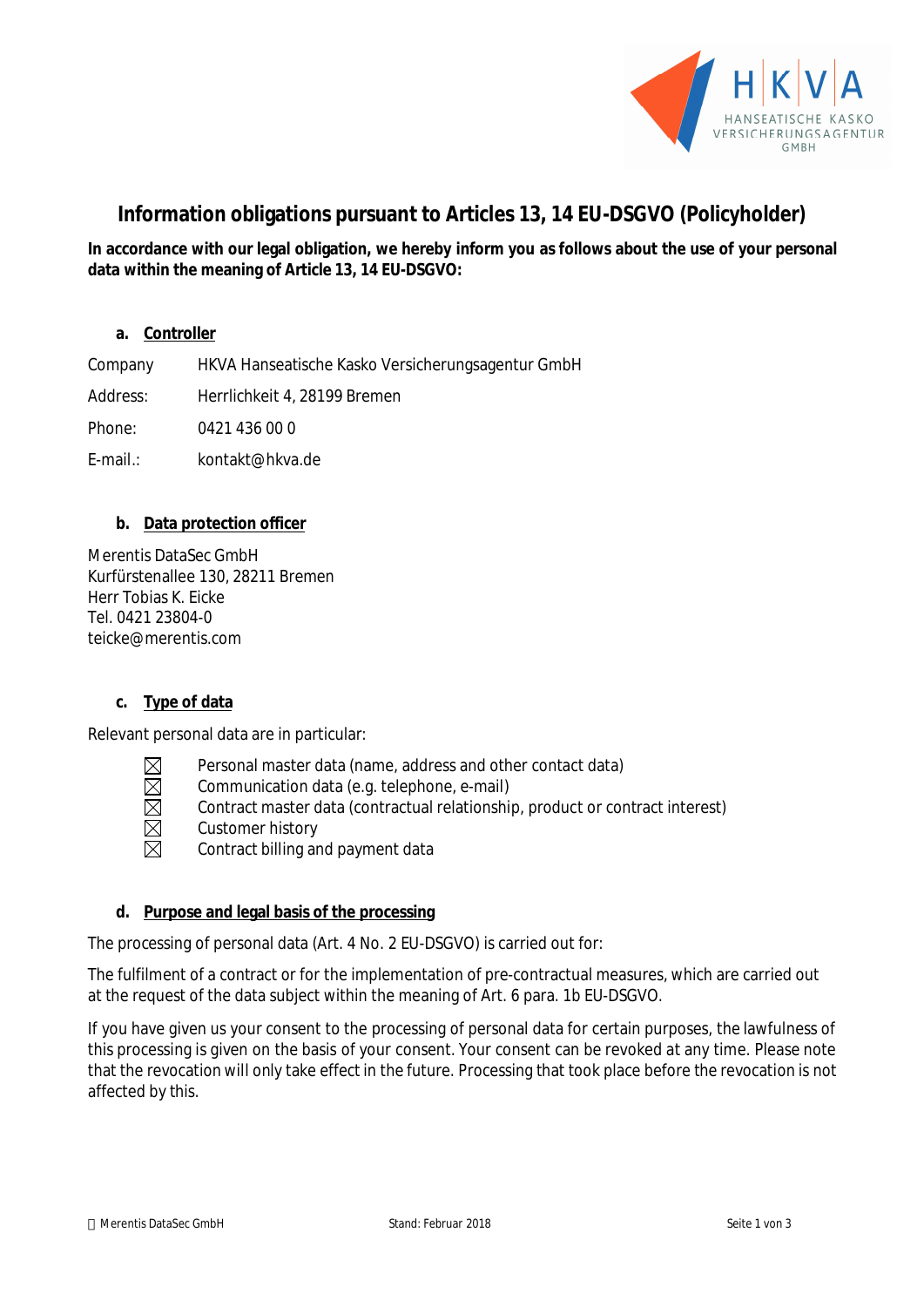

#### **e. Sources**

We only process personal data which we receive directly from you within the framework of your contractual relationship. In addition, we process - insofar as this is necessary within the framework of the contractual relationship - personal data which we receive permissibly from third parties (e.g. from courts, authorities, offices or insurance companies).

#### **f. Receiver of personal data**

Inside and outside the company, your data will be sent to the following offices:

| To Whom?<br>Forwarding of data to the following recipients |                                                                                                         | Where are they going?<br>Receiver in the following |  |                             |
|------------------------------------------------------------|---------------------------------------------------------------------------------------------------------|----------------------------------------------------|--|-----------------------------|
|                                                            |                                                                                                         | target country<br><b>GER</b><br>EU                 |  |                             |
|                                                            |                                                                                                         |                                                    |  | Name a third country please |
| Inside groups to<br>affiliated<br>companies:               | to CARL SCHRÖTER GmbH & Co. KG                                                                          | IX                                                 |  |                             |
|                                                            | to Störk & Terbeek Versicherungsmakler<br>GmbH                                                          | IХI                                                |  |                             |
| To other places<br>outside the<br>company:                 | to Authorities                                                                                          | ΙX                                                 |  |                             |
|                                                            | to Banks                                                                                                | $\mathsf{ \times}$                                 |  |                             |
|                                                            | to Service providers, e.g. service<br>computer center, remote maintenance,<br>Call-Center,<br>Help-Desk | $\boxtimes$                                        |  |                             |
|                                                            | an Tax Consultant/Lawyer                                                                                | IXI                                                |  |                             |
|                                                            | an Insurance companies                                                                                  | IXI                                                |  |                             |
|                                                            | an insurance broker                                                                                     |                                                    |  |                             |

# **g. Storage**

The storage takes place at least for the duration of the contractual relationship. In addition, the storage takes place based on the legally prescribed retention periods for 10 years. Your data will be deleted immediately after expiry of this maximum data retention period.

# **h. Rights of data subjects Persons**

You have the right of information about the personal data concerning you as well as the right of correction, deletion or restriction of processing. Furthermore, you have the right to object to the processing and the right to data transfer. You can read more about this in Section III of the EU-DSGVO.